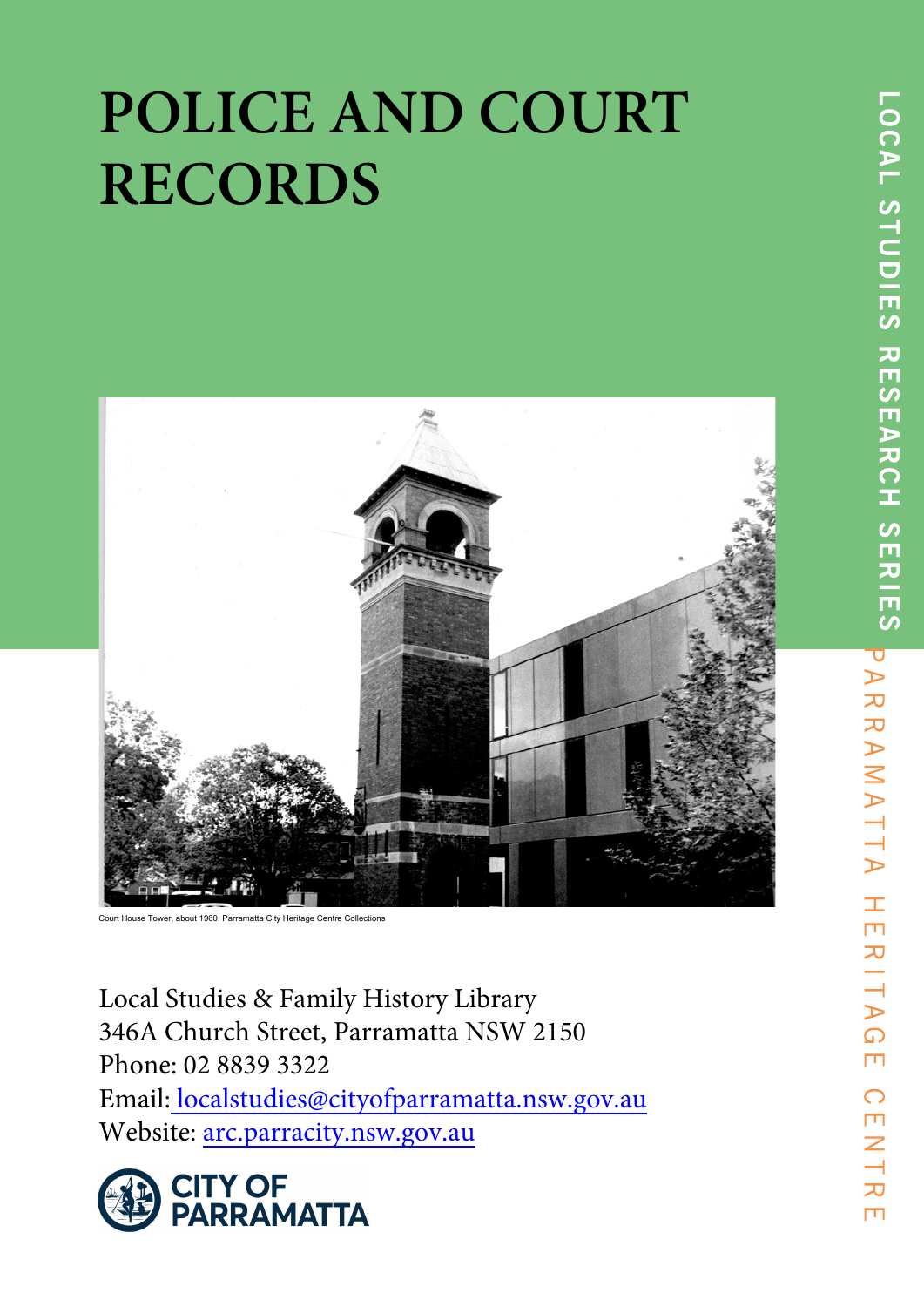

# **CONVICTS**

## **GENERAL RESOURCES**

**Arrows of Hope: selected convict stories** Vols. 1 & 2. Shelf Location: **LS 365.6099 ARRO**

**Bell, Thomas - Journals 1829-1831.** (contains lists of Convicts) Reel CY 367 Shelf Location**: Microfilm**

Cobley, John. **The convicts 1788-1792.** Shelf Location: **LS 365.6 COB**

**Colonial Secretary's correspondence 1826-1847**. (Index to Convicts and others) Shelf Location**: Microfiche**

**Colonial Secretary's correspondence 1854-1867.** (Index to convicts and others) Shelf Location**: Microfiche**

**Colonial Secretary's correspondence. Letters sent re, Convicts 6 Oct. 1826-18 May 1855.**  Shelf Location**: Microfiche**

**The Colonial Secretary's papers 1788-1825. (**AO Fiche 3001-3312, Reels 6001-6072 & Index) (Note: The papers include petitions, memorials and items of correspondence, which can provide valuable information about a convict. Use the index to locate a reference to your ancestor.) Shelf Location**: Microfiche & Microfilm**

**Convict and colonial society 1788-1868.** Shelf Location: **LS 994.02 CON**

**Convict arrivals, 1788-1842**. (AO Fiche 614-744) Shelf Location**: Microfiche**

**Convict assignment registers 1821-1825** (AO Fiche 745-748) Shelf Location**: Microfiche**

**Convict death register 1828-1879** (AO Fiche 749-751) Shelf Location**: Microfiche**

Coupe, Robert **Australia's Convict Past.** Shelf Location: **LS 994.02 COUP**

Daniels, Kay. **Convict women.** Shelf Location: **LS 364.3740994 DAN** **Ellison, John & Joseph Huff's Family** Convicts to Colonists: Family Trees of John Ellison & Joseph Huff: A New Way of Life, Our Family History, Ellison, Huff and Hunter family lines and their ties to Australia. Location: **LS 929.20994 POWT**

**Guide to New South Wales State Archives relating to Convicts and Convict Administration.** Shelf Location: **LS 929.394 STAT**

**Guide to convict records in the Archives Office of New South Wales: supplement** (provides information about the content and arrangement of records from the Archives Office of New South Wales) Shelf Location: **LS 929.3944 ARC**

Hawkings, David T. **Criminal ancestors: a guide to historical criminal records in England and Wales.** Shelf Location: **LS 929.342 HAW**

Hirst, Warwick. **Great Convict Escapes in Colonial Australia. Revised Edition.** Shelf Location: **LS 994.02 HIRS**

Hirst, John **Freedom on the Fatal Shore: Australia's First Colony.** Shelf Location: **LS 994.402 HIRS**

**Index to Colonial Convict Movements 1827 -1853.** Shelf Location**: CDROM**

**Index to convicts in iron gangs and various trades 1788-1855 including 1821 victualling list.** Shelf Location: **LS 929.3944 IND**

**Index to convicts monthly returns of summary trials 1832-1836.** Shelf Location: **LS 929.3944 IND**

**Index to convicts monthly returns of summary trials 1832-1836 (supplement)** Shelf Location: **LS 929.3944 IND**

King, Robert J. **The Secret History of the Convict Colony.** Shelf Location: **LS 994.02 KING**

McClelland, James. **A guide to tracing convict free settlers and family history.** Shelf Location: **LS 929.3025 MACC**

**Num, Cora Convict Records in Australia.** Shelf Location: **LS 929.394 NUM**

Oxley, Deborah. **Convict maids: the forced migration of women to Australia.** Shelf Location: **LS 994.0082 OXL**

Powter, Sara **Convicts to Heroes "For My Country": The Story of some Australian Convicts and their families and their War Heroes!** Location: **LS 929.20994 POWT**

**Registers of absolute pardons 1791-1843** (AO Reel 800 part) Shelf Location**: Microfilm**

**Register of conditional pardons 1791-1825** (AO Fiche 820-823) Shelf Location**: Microfiche**

**Registers of convicts' applications to marry.** (AO Fiche 780-802) Shelf Location**: Microfiche**

**Registers of convicts recommended for conditional pardons 1826-1856.** (AO Fiche 824-835) Shelf Location**: Microfiche**

**Registers of recommendations for absolute pardons 1826-1846.** (AO Reel 800 part) Shelf Location**: Microfilm**

**Register of tickets of leave 1824-1827.** (AO Fiche 752-754) Shelf Location**: Microfiche**

**Ticket of leave butts 1827-1867** (AO Reels 909-965 & 2688a) Shelf Location**: Microfilm**

Uebal, Lesley. **The first 25 years of convict transportation to New South Wales**. Shelf Location: **LS 929.3944 UEB**

## **RESOURCES BY LOCATION NEW SOUTH WALES**

**Convict pardons: tickets of leave issued in the colony of NSW 1810-1875** Shelf Location**: Microfiche**

**Convicts and employers (NSW) index: 1828, 1832-1833, Jan. 1838-Jan 1844** Shelf Location**: Microfiche** 

**Index of Convicts absconding in NSW , Vol 1, 1830-82** Shelf Location**: Microfiche**

**Index of Convicts Apprehended in NSW, Vol 1, 1830-82** Shelf Location**: Microfiche**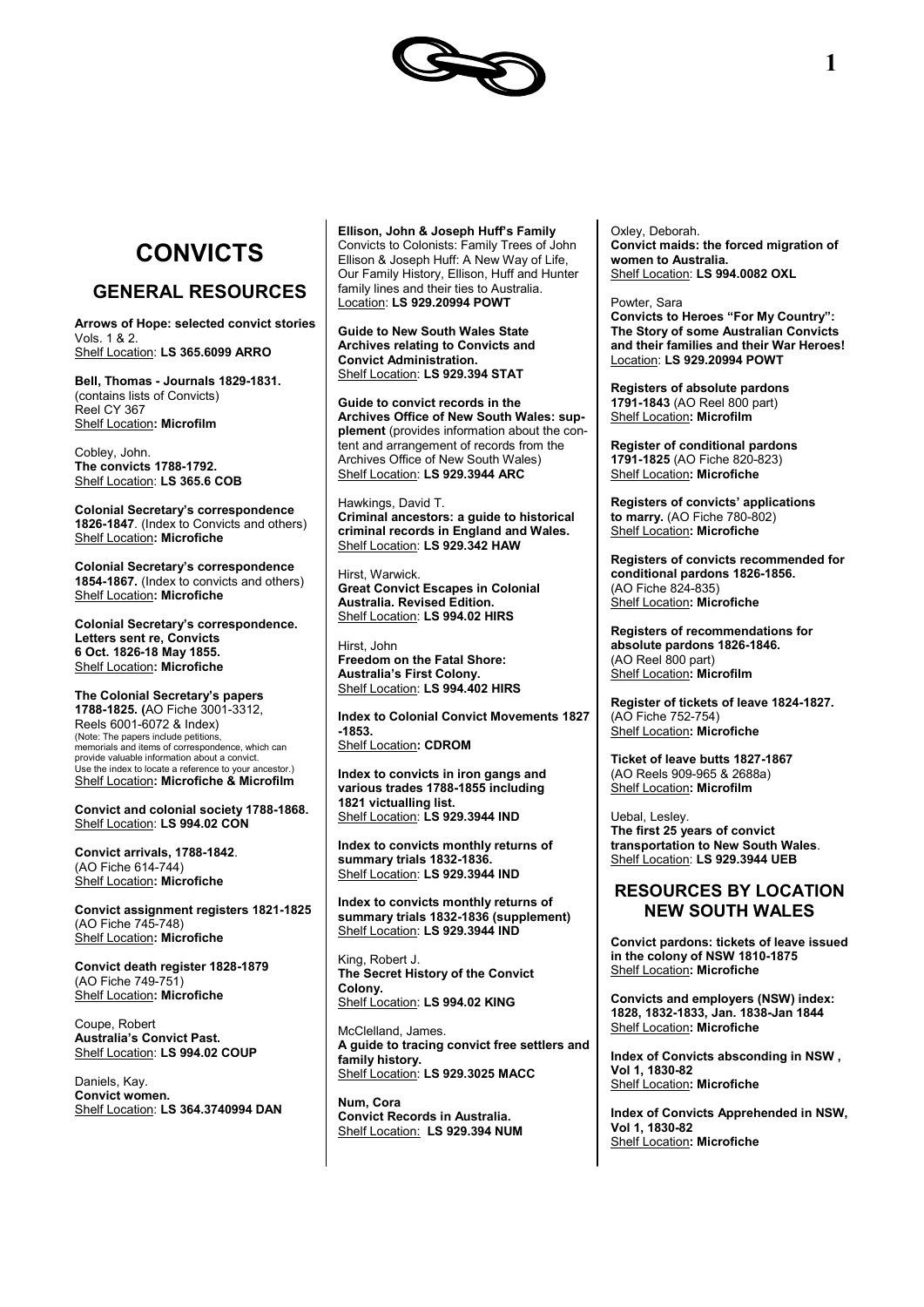**Index of Convict assignments in NSW 1830-1832** Shelf Location**: Microfiche**

**Index of New South Wales Convict Indents.** Shelf Location**: Microfiche**

**Convict records indexes to convict/ employer registers 1843-1845: bench: Argyle District—Berrima/Throsby Park 1826 -1827; Goulburn Plains 1827-1835; Liverpool 1824-1826.** Shelf Location: **LS 929.3944 CONV**

**Convicts to NSW 1788-1812.** Shelf Location: **CDROM**

Dunn, Cathy **Masters & Convicts: Murramarang & Ulladulla** Shelf Location: **LS 929.39447 DUNN**

**Early Newcastle: The Fettered and the Free.** Shelf Location: **CDROM**

**Index to Convicts who arrived in NSW 1788-1842 and an index to the ships that transported them.** Shelf Location: **CDROM & Microfiche**

**Maitland** Gaol Oral History Project Inside Maitland Gaol – Compilation CD. Shelf Location: **CDROM**

**NSW convict marriage banns 1826-1841** (Master & Yearly Indexes) Shelf Location**: Microfiche**

**NSW convict marriage banns 1826-1841** (Master & Yearly Indexes) Shelf Location**: Microfiche**

The **Port Jackson** convicts anthology. (includes: Arrivals 1788-1842; Permissions to Marry 1825-1851; Convict Deaths 1828- 1879; Assignments 1821-1825; Families of Convicts on Bounty Ships 1848-1855) Shelf Location: **CDROM**

## **NORFOLK ISLAND**

**Norfolk Island Victualling Book 1792-1796** Reel CY 367 Shelf Location**: Microfilm**

**Norfolk Island. Official Records Concerning Convicts 1843-1855.** Reel CY 367 Shelf Location**: Microfilm**

## **SOUTH AUSTRALIA**

Jaunay, Graham. **S.A. Convicts sentenced to transportation 1837-1851.** Shelf Location: **LS 929.39423 JAU**

## **TASMANIA**

**Index to Tasmanian convicts: miscellany 1821-1854**. Shelf Location**: Microfiche**

Mesecke, Coralie **Convict Applications to Bring Out Families to Van Diemen's Land (also NSW, VIC & WA).** Shelf Location: **LS 929.3946 CONV**

Tardif, Phillip. **Notorious strumpets and dangerous girls: convict women in Van Dieman's Land 1803-1829.** Shelf Location: **LS 364.37409946 TAR**

## **VICTORIA**

Clarke, Keith M. Convicts of the **Port Phillip** District. Shelf Location: **LS 929.3945 CLA**

## **WESTERN AUSTRALIA**

O'Mara, Gillian **Convict Records of Western Australia** Shelf Location: **LS 929.1072 OMAR**

**Convict Ticket-of-leave Register** Shelf Location: **CDROM**

Sweetman, J **Military Establishment and Penal Settlement at King George Sound.** Shelf Location : **LS365.77412 SWEE**

## **CONVICTS BY NATIONALITY OR PLACE OF ORIGIN**

Boissery, Beverley A Deep Sense of Wrong: The treason, trials & transportation to New South Wales of Lower **Canadian** rebels after the 1838 Rebellion. Shelf Location: **LS 994.02 BOIS**

**Bucks convicts sent to Australia 1789-1865.** Shelf Location: **LS 929.3259 BUC**

Cowley, Trudy Mae A Drift of Derwent Ducks: Lives of 200 female **Irish** convicts transported on the Australasia from Dublin to Hobart in 1849. Shelf Location: **LS 364.374 COWL**

Donohue, James. The Forgotten Australian: the **non Anglo or Celtic** convicts and exiles. Shelf Location: **LS 994.004 DON**

Oldham, Wilfred. **Britain's** convicts to the colonies. Shelf Location: **LS 365.60994 OLD** Levi, John S. Australian Genesis: **Jewish** Convicts and Settlers 1788-1860. Shelf Location: **LS 994.004924 LEV**

Macfarlane, Margaret & Alastair. The **Scottish** radicals: tried and transported to Australia for treason in 1820. Shelf Location: **LS 365.30994 MACF**

## **CONVICT SHIPS**

Bateson, Charles **The convict ships 1787-1868.** Shelf Location: **LS 365.994 BAT**

**Bound indents 1788-1835** (Microfiche – AO Fiche 620-695)

Cobley, John. The crimes of the **First Fleet** convicts. Shelf Location: **LS 365.6 COB**

**Convict indents 1788-1830** (Details given include name, date and place of trial, and sentence) Shelf Location**: Microfiche**

**Convict Indents - Manuscript 1788-1830**  (AO Reels 392-398) Shelf Location**: Microfilm**

**Convicts on transports 1788-1800** AO Fiche 614-619) Shelf Location**: Microfiche**

Donohue, James. **First Fleet** Families. Shelf Location: **LS 929.3 DON & Microfiche**

Flynn, Michael. **The Second Fleet:** Britain's grim convict armada of 1790. Shelf Location: **LS 994.020922 FLY**

Gillen, Mollie The founders of Australia: a biographical dictionary of the **First Fleet.** Shelf Location: **LS 994.020922 GIL**

Mawer, G.A. Most Perfectly Safe: The **Convict Shipwreck Disasters of 1833-42.** Shelf Location: **LS 994.02 MAW**

## **SPECIFIC CONVICT SHIPS**

**AUSTRALASIA** Cowley, Trudy Mae A Drift of Derwent Ducks: Lives of 200 female irish convicts transported on the **Australasia** from Dublin to Hobart in 1849.

Shelf Location: **LS 364.374 COWL**

**SURPRIZE**

Flynn, Michael. Settlers and Seditionists: The People of the Convict Ship **Surprize** 1794. Shelf Location: **LH 994.402 FLY**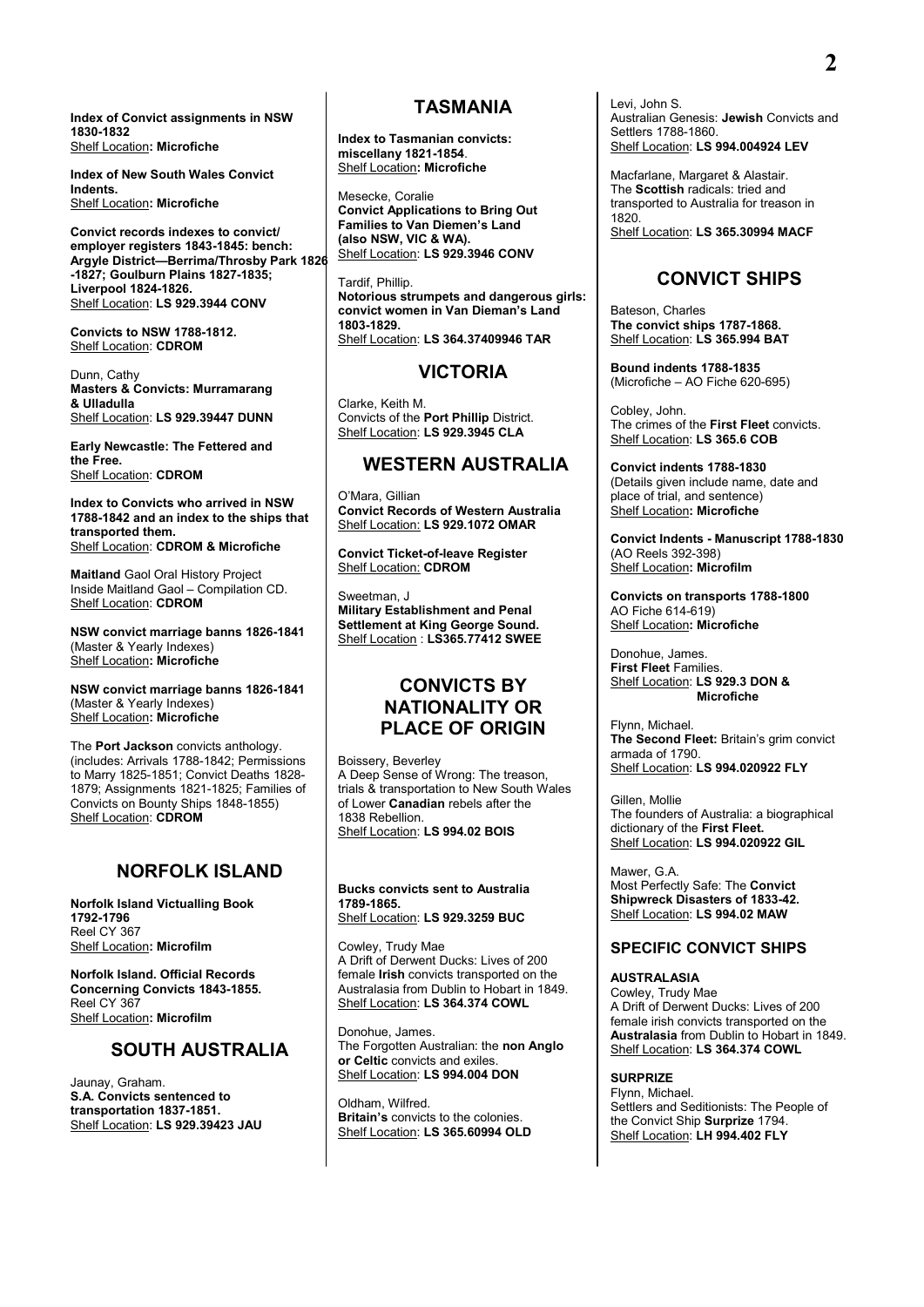#### **SUGAR CANE**

Hall, Barbara A Nimble Fingered Tribe: The Convicts of the **Sugar Cane,** Ireland to Botany Bay, 1793. Shelf Location: **LS 929.3944 HALL**

#### **BODDINGTONS**

Hall, Barbara Of Infamous Character: The Convicts of the **Boddingtons,** Ireland to Botany Bay, 1793. Shelf Location: **LS 929.3944 HALL**

#### **BRITANNIA**

Hall, Barbara Death or Liberty: The Convicts of the **Britannia,** Ireland to Botany Bay, 1797. Shelf Location: **LS 929.3944 HALL**

#### **MARQUIS CORNWALLIS**

Hall, Barbara A Desperate Set of Villains: The Convicts of the **Marquis Cornwallis,** Ireland to Botany Bay, 1796. Shelf Location: **LS 929.3944 HALL**

#### **NEW GROVE**

Hyland, Jeanette E. Maids, Masters and Magistrates: Twenty women of the convict ship **New Grove**: Maidservants in Van Diemens Land. Shelf Location: **LS 994.602 HYLA**

#### **QUEEN**

Hall, Barbara The Irish Vanguard: The Convicts of the **Queen**, Ireland to Botany Bay, 1791. Shelf Location: **LS 929.3944 HALL**

## **BOOKS ABOUT CONVICTS**

#### **BARRINGTON, George**

The Prince of Pickpockets: a study of George Barrington who left his country for his country's good. Shelf Location: **LH 994.402092 BAR**

#### **BRYANT, Mary**

Mary Bryant: her life and escape from Botany Bay Shelf Location: **LS 364.1552 KING CROAKER, John** John Croaker: Convict Embezzler. Shelf Location: **LS 305.56 BOO**

#### **DIXON, James**

Dixon of Botany Bay: The Convict Priest from Wexford. Shelf Location: **LS 282.415092 KEEL**

#### **DUNN, Thomas**

McIntyre, Perry & Adele Cathro Thomas Dunn: Convict and Chief Constable and his Descendants. Shelf Location: **LS 365.6 MACI**

#### **EDWARDS, Catherine**

Croucher, Tom Years of Hardship: The Story of the Descendants of William Yardley, Second Fleet Convict and Catherine Edwards, Third Fleet Convict.

Location: **LS 994.02 YARD**

#### **ELLISON, John**

Ellison, John & Joseph Huff's Family Convicts to Colonists: Family Trees of John Ellison & Joseph Huff: A New Way of Life, Our Family History, Ellison, Huff and Hunter family lines and their ties to Australia. Location: **LS 929.20994 POWT**

#### **EVERINGHAM, Matthew**

Matthew Everingham: A First Fleet **Convict** Shelf Location: **LS 994.02092 ROS**

#### **HERBERT, John**

First Fleeter John Herbert: His Life and Times.

Shelf Location: **LH 994.4020922 HER A**

#### **HEWSON, Jane**

Transported for Life: The story of Jane Hewson, Convict. Shelf Location: **LH 823.1 VAL**

#### **HUFF, Joseph**

Ellison, John & Joseph Huff's Family Convicts to Colonists: Family Trees of John Ellison & Joseph Huff: A New Way of Life, Our Family History, Ellison, Huff and Hunter family lines and their ties to Australia. Location: **LS 929.20994 POWT**

#### **ISAACS, Jacob**

A Land of Promise: An Account of Jacob Isaacs, Jewish Convict and Benjamin Isaacs, Christian Printer and Publisher. Shelf Location: **LS 994.02 JACO**

#### **PAMPHLETT, Thomas**

Through the Eyes of Thomas Pamphlett: Convict and Castaway. (Thomas Pamphlett's original name was James Groom.) Shelf Location: **LH 365.4092 PAM** 

#### **PORTER, James**

Rees, Sian The Ship Thieves: The amazing tale and Unfortunate life of James Porter -Australian convict, pirate and master mariner. Shelf Location: **LS 994.402 REES**

#### **PROCTOR, Mary**

Mary Proctor: convict, pioneer and settler. Shelf Location: **LS 994.02 ATKI**

#### **RUSE, James**

The Humble Adventurer: The Life and Times of James Ruse, Convict and Farmer. Shelf Location: **LH 920.963 RUS**

#### **SMALL, John**

The Search for John Small—First Fleeter. Shelf Location: **LH 929.209944 GIL**

#### **YARDLEY, William**

Croucher, Tom Years of Hardship: The Story of the Descendants of William Yardley, Second Fleet Convict and Catherine Edwards, Third Fleet Convict. Location: **LS 994.02 YARD**

# **COURT & POLICE RECORDS**

## **CANBERRA / ACT**

**Historical Indexes of the Canberra/ Queanbeyan District. Vol 1:** Bungendore & Michelago, NSW. (Court Records; Bench Books etc.) **Vol 2:** Council & Court Records, Queanbeyan, NSW. **Vol 3:** Land & Other Records. **Vol 4:** Parish Registers & Burial Records. Shelf Location: **CDROM**

## **NEW SOUTH WALES**

**Index to the Bench of Magistrates Returns NSW 1822-1828** Shelf Location**: LS 929.3944 INDE**

**Index to the Bench of Magistrates Returns NSW 1830-1831** Shelf Location**: LS 929.3944 INDE**

**Index to the Governor's Court: An Early Civil Court in NSW—Part One: Cases Heard 1814-1824.** Shelf Location**: LS 929.3944 INDE**

**Guilty or Not Guilty: Supreme Court— Criminal Quarter Sessions, Assizes, Police Court, Water Police Court, 1846-1850 Vol. 2** Shelf Location**: LS 929.3944 SHEL V.2**

**Guilty or Not Guilty: Supreme Court— Criminal Quarter Sessions, Assizes, Police Court, Water Police Court, 1851-1853 Vol. 3.** Shelf Location**: LS 929.3944 SHEL V.3**

**NSW Magistrates Courts. Newcastle 1823-1827.** Reel CY 367 Shelf Location**: Microfilm**

**NSW Government Gazette 1832-1854; 1855; 1865; 1875.**

**NSW Police Gazette 19th Century Set 1862-1920.** Shelf Location : **CDROM**

## **SOUTH AUSTRALIA**

**SA Police Gazette 19th Century Set 1862-1900** Shelf Location : **CDROM**

## **VICTORIA**

**Brown, Gavin et. al. In the Performance of Duty: The murder and assault of Victorian police 1837-1988.** Shelf Location: **LS 364.1523 BROW**